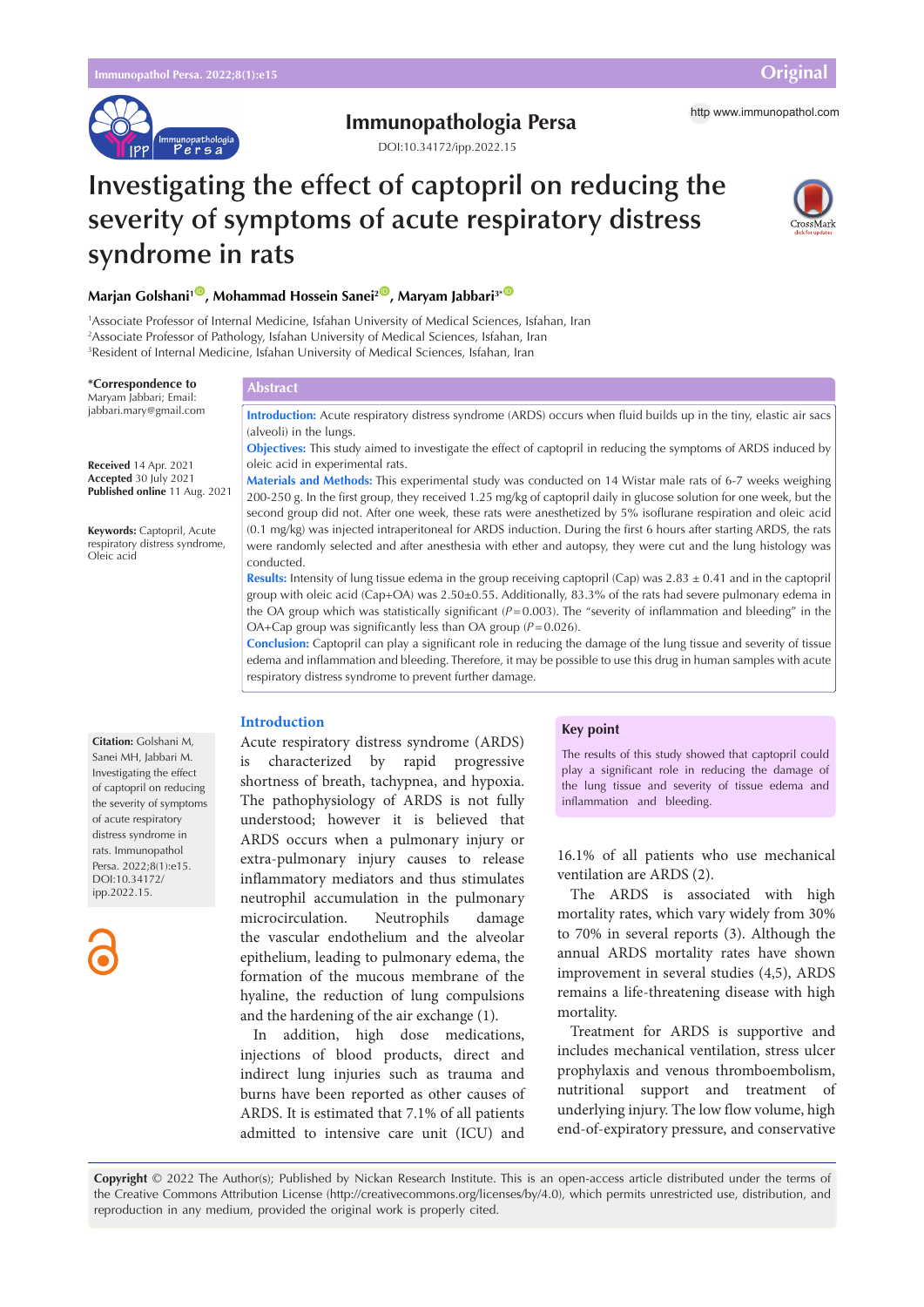fluid therapy may improve the outcome (6,7).

Considering the importance of this disease and its associated risks, preventive measures against the onset of this disease have been investigated in various studies. ACE inhibitor or angiotensin-converting enzyme inhibitors (ACEI) drugs have been used in some studies related to animals in the prevention of ARDS (8,9).

In the body, the angiotensinogen, as a peptide hormone, is firstly produced by the liver and released in the blood. The angiotensinogen protein is converted to angiotensin I by the renin hormone and the angiotensin I is converted to angiotensin II by the ACE. Angiotensin II is a potent factor of vascular contraction (especially the hepatocytes), as well as various strategies (such as stimulating secretion of aldosterone and anti-cryoprotectant hormone) causing water and sodium retention. Therefore, the final function of angiotensin II hormone is to increase blood pressure, and the drugs in this group are used in hypertension treatment (9). From this category of drugs, captopril, in addition to treating hypertension, protects endothelial cells in the vasculature and improves their function (5) and by affecting some genes, reduces apoptosis in endothelial cells (4) and reduces serum levels of some inflammatory factors such as intercellular adhesion molecule-1 and coagulation factors such as von Willebrand and fibrinogen were reported in diabetic patients (10). The reninangiotensin system seems to play an important role in ARDS's pathophysiology. ACE and angiotensin II and its typ-1a receptor have improved ARDS, since ACE-2 and its type-2 receptor protect the severe pulmonary damage in the rats (10).

In an experimental study performed in rats, oleic acid was used as a toxic substance that induced ARDS and in the group that used captopril to prevent ARDS, lung injury and inflammatory factors were significantly lower than the control group (8). Captopril also reduced ARDS in rats injected with lipopolysaccharides (11), and ARDS caused by meconium aspiration in pigs (12). In a human study that was conducted on a number of patients who were hospitalized in ICU due to ARDS, it was found that in a group who had already received ACEI and continued during admission, the mortality rate was lower than the control group. However, other factors such as the duration of hospitalization in ICU and the duration of intubation or re-intubation in the two groups did not differ significantly.

#### **Objectives**

Due to limited human and animal studies regarding the effect of captopril on reducing the incidence and severity of ARDS-induced symptoms, this study aimed to investigate the effect of captopril in reducing the symptoms of ARDS induced by oleic acid in experimental rats.

### **Materials and Methods**

The present study is an experimental study. In this study,

14 Wistar male rats weighing 200-250 grams and 6-7 weeks aged were studied. They were randomly divided into two equal groups of six for each, and two rats were considered as controls without any intervention. Both groups were kept in completely similar conditions for one week.

In the first group, the rats received 1.25 mg/kg of captopril daily in glucose solution for one week. The second group did not receive captopril during this week. Then, in both groups, after one week, these rats were anesthetized by 5% isoflurane respiration and the drug was performed through a jugular vein of cannulation. Oleic acid (0.1 mg/ kg) was injected intraperitoneal for ARDS induction (8).

In normal conditions, the animals studied had full access to water and food and they were kept at temperature of 64-79°F. Then, during first six hours after starting ARDS, the rats were randomly selected and after anesthesia of the rats with ether and autopsy, a systematic method was used to cut them in certain areas and remove the lungs and any lesion was recorded on them. The lung histology was studied in this article. It should be noted that the lams were read by the pathologist, and since the grouping of the rats was based on the numbers, the reading of the lam was also random and the pathologist did not know which lam was related to the group.

The severity of lung involvement based on Berlin's pathology criteria (including intensity of lung tissue edema, intensity of inflammation and bleeding, mucous membrane hyaline, severity of damage to the alveolar epithelial cells) was evaluated and qualitatively scored mild, moderate and severe.

### *Statistical analysis*

The collected data were entered into SPSS software (Version 22) and Fisher's exact test was used for evaluation of two groups and the significance level was less than 0.05.

## **Results**

The results of this study showed that the intensity of edema of the lung tissue in the group receiving captopril (Cap) was 2.83 ± 0.41 and the captopril group with oleic acid (OA+ Cap) was  $2.50 \pm 0.55$  (50% moderate and 50% severe). In addition, 83.3% of the rats had severe pulmonary edema in the group without receiving captopril, which was statistically significant (*P*=0.003). In other words, in the OA group, due to lack of captopril (one week before induction of ARDS), the incidence of lung tissue edema was higher than the rats receiving captopril. In addition, the "severity of inflammation and bleeding" in the OA+Cap group was significantly less than OA group ( $P=0.026$ ). In addition, although the "severity of epithelial alveolar cells lesions in the OA group was more than OA+Cap group this difference was not statistically significant  $(P=0.211)$ . Finally, the formation of hyaline membrane in three groups was evaluated mild ([Table 1](#page-2-0)  and [Figure 1\)](#page-2-1).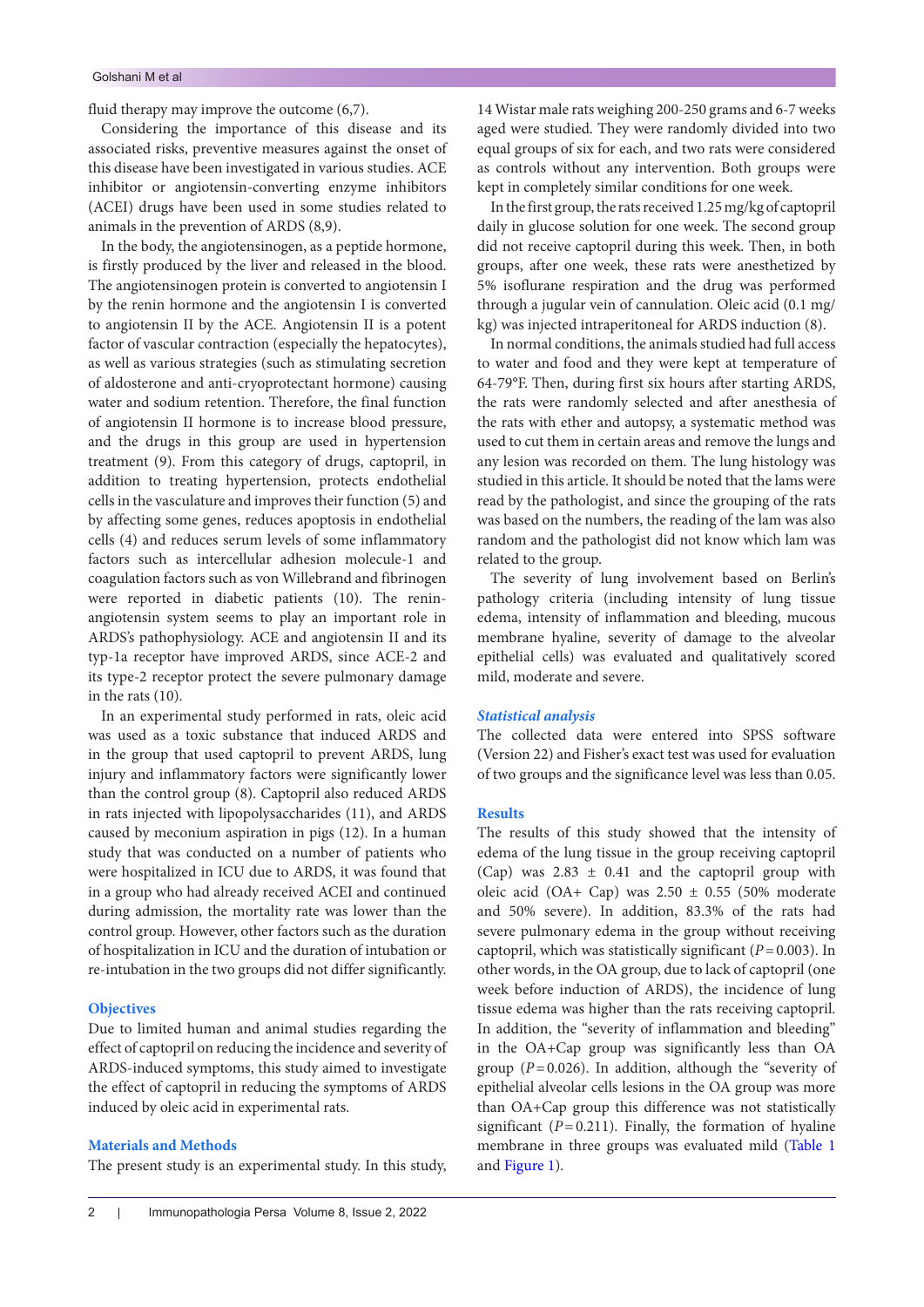<span id="page-2-0"></span>**Table 1.** Comparison of frequency distribution of pulmonary involvement severity according to Berlin pathology criteria in the studied groups

| Berlin pathology criteria                     |          | OA group $(n=6)$ | $OA + Cap (n=6)$ | Control $(n=2)$ | P value |
|-----------------------------------------------|----------|------------------|------------------|-----------------|---------|
| Severity of lung tissue edema                 | Mild     | $0(0.0\%)$       | $0(0.0\%)$       | $2(100.0\%)$    |         |
|                                               | Moderate | $1(16.7\%)$      | $3(50.0\%)$      | $0(0.0\%)$      | 0.003   |
|                                               | Sever    | $5(83.3\%)$      | $3(50.0\%)$      | $0(0.0\%)$      |         |
| Severity of inflammation and bleeding         | Mild     | $0(0.0\%)$       | $2(33.3\%)$      | $0(0.0\%)$      |         |
|                                               | Moderate | $3(50.0\%)$      | $4(66.7\%)$      | $2(100.0\%)$    | 0.026   |
|                                               | Sever    | $3(50.0\%)$      | $0(0.0\%)$       | $0(0.0\%)$      |         |
| Hyaline membrane formation                    | Mild     | $6(100.0\%)$     | $6(100.0\%)$     | $2(100.0\%)$    |         |
|                                               | Moderate | $0(0.0\%)$       | $0(0.0\%)$       | $0(0.0\%)$      |         |
|                                               | Sever    | $0(0.0\%)$       | $0(0.0\%)$       | $0(0.0\%)$      |         |
| Severity of alveolar epithelial cells' lesion | Mild     | $4(66.7\%)$      | $5(83.3\%)$      | $2(100.0\%)$    |         |
|                                               | Moderate | $0(0.0\%)$       | $1(16.7\%)$      | $0(0.0\%)$      | 0.211   |
|                                               | Sever    | $2(33.3\%)$      | $0(0.0\%)$       | $0(0.0\%)$      |         |

OA: the oleic acid receptor group for induction ARDS.

OA+CAP: the captopril receptor group during one week then the oleic acid receptor for ARDS.

<span id="page-2-1"></span>

Figure 1. The mean of pulmonary involvement severity according to Berlin pathology criteria in the studied groups.

### **Discussion**

ARDS as the most severe form of acute lung injury is one of the major challenges of intensive care medicine. At presenet, there is no specific therapy available although many efforts have been made in preventing and treating. It is still urgently needed to search for effective and specific therapies especially with conventional pharmaceutical drugs. Captopril is an orally active inhibitor of ACE which is widely used as an anti-hypertensive agent but it is known to modulate the neurohormonal system to reduce inflammation and preventing tissue fibrosis. However, the role of ACE inhibitor in the lungs is not well-understood (13). We, therefore, conducted this study to elucidate the severity of pulmonary involvement of oleic acid induced ARDS rats treated with captopril according to Berlin pathological criteria. Captopril therapy in rats with acute lung injury showed lower lung injury score or alveolar collagen that suggested inhibition of ACE could provide protective effects on acute lung injury (14). The mechanism

may be the captopril attenuation of lung fibrosis in lung epithelial cells by abrogating apoptosis. Numerous in vitro studies have shown the relation of angiotensin II as the final product of ACE activity, to production of human lung fibroblast collagen in a bleomycin-toxicity model. This was weakened by ACE inhibitor or angiotensin receptor blocker therapy (15). Similarly, inhibition of the renin-angiotensin aldosterone axis has been considered as a potential target for ARDS prevention and showed encouraging preclinical data. Captopril as an angiotensinconverting enzyme inhibitor has some effects such as reducing degradation of bradykinin and inhibition of angiotensin synthesis. It can also lower the pulmonary arterial hypertension and prevent pathological refactoring of cardiovascular. Captopril can obviously do the screening of oxygen free radicals, slow lipid peroxidation, provide the recovery of pulmonary vascular endothelial dysfunction, reduce vascular permeability, attenuate tissue edema and inflammatory exudation, and revealed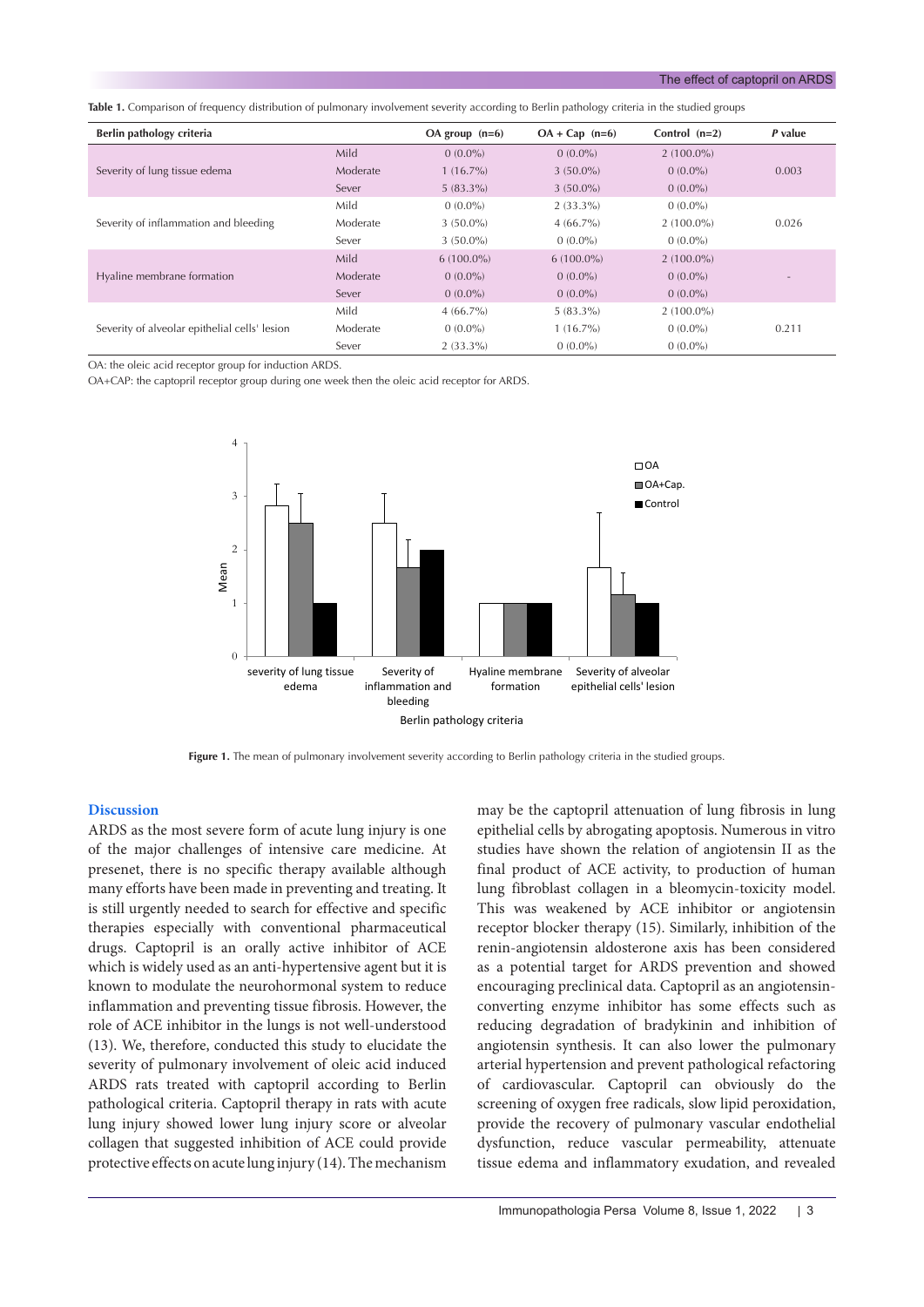certain anti-inflammatory and anti-fibrosis effects (13). In a study on the rat model of chemically induced ARDS, captopril therapy improved several substitute markers of severe ARDS such as circulating endothelial cells, partial pressure of oxygen (PaO2), and wet to dry lung weight ratio (16). In another model of ARDS rats subjected to ventilator-induced lung injury, markers of inflammation and apoptosis significantly reduced in captopril treated versus in untreated controls (17). In a similar design, Yao et al showed losartan can be effective at mitigating the lung injury induced ventilator in rats (18).

The results of this study showed that although the level of hyaline membrane formation and the severity of alveolar epithelial cell damage did not differ significantly between the two groups, the severity of lung edema in the captopril group was significantly lower than the one receiving the oleic acid alone; In the OA+Cap group, 50% of the rats had severe pulmonary edema, whereas in the OA group, more than 80% of the mice had severe lung edema, so it can be said that captopril has been able to prevent the edema of the lung tissue.

In a study by Xiaolin et al, a non-treated OA group of acute lung injury rats was compared with a captopril treated group and showed the use of captopril prevented the symptoms of OA-induced severe lungs injury in rats with a significant lower lung injury score, less albumin content and alveolar infiltrated cells, decreased wet/ dry weight ratio of the lung tissues, and improved lung function (PaO2 per fraction of inspired oxygen). Captopril also considerably reduced the expression of intercellular adhesion molecule-1 in the lung tissue and in blood circulating endothelial cells that indicate its protective effect on these cells activation or damage (8). Accordingly, our data suggested that ACE inhibition with clinical use of inhibitor offers protective effects on ARDS and potential administration for therapeutic option. The results of the current study also showed the incidence of lung tissue edema was higher in the OA group than the rats receiving captopril. In addition, the "severity of inflammation and bleeding" in the OA+Cap group was significantly less than OA group. Typical OA induced lung injury is featured with thickening of the alveolar septa, alveolar hemorrhage, and infiltration of inflammatory cells due to the direct damage of the pulmonary endothelium. All these features were observed in the lung tissue of captopril treated animals and it significantly reduced the lung injury with less interstitial edema, hemorrhage, and cellular infiltration.

Knowing about the role of ACE on ARDS and the related endothelial cell damage opens a new window for pharmacological approaches. Although the inhibition and/or the elimination of ACE with molecular biological and transgenic techniques showed beneficial effects on animal models (19), this is far from clinical application. On the other hand, pharmaceutical use of ACE inhibitors such as captopril has been successfully conducted in

4 Immunopathologia Persa Volume 8, Issue 2, 2022

clinical as antihypertension drugs but have not yet been tested for respiratory syndrome. Our data showed that the administration of captopril after OA challenge significantly reduced the severity of lung injury and improved the blood oxygenation in the rats. The novelty demonstrated in this study is that early administration of a pharmaceutical ACE inhibitor may be able to prevent animals from severe ARDS. The results of this study have also been shown that the severity of inflammation and bleeding in the captopril group was less than the group of OA alone. In other words, in the OA+Cap group no mice had severe inflammation and bleeding, while in the OA group, 50% of the mice had severe inflammation and bleeding. The OA-induced ARDS is known as a very severe model (20) and the beneficial effects of captopril in this model have strongly implicated its potential therapeutic effects in such pathological conditions. Considering the lack of specific therapies ARDS, using the conventional ACE inhibitors as a potential treatment is obviously an attractive and practical strategy deserved to be further studied.

One of the weaknesses of the present study was the lack of repeated follow-up of lung tissue at 1, 3, 6 and 12 hours after intervention, which was not possible due to the small sample size, and according to previous studies there was no significant difference in time over these intervals. Nevertheless, it is suggested that this evaluation be repeated in future studies.

#### **Conclusion**

According to the results of this study, the administration of captopril can play a significant role in reducing the damage of the lung tissue due to the severity of tissue edema and inflammation and bleeding. Therefore, it may be possible to use this drug in human samples with ARDS to prevent further damage to the lung tissue.

#### **Authors' contribution**

MG, MHS and MJ were the principal investigators of the study. MJ participated in preparing the concept and design. MG and MHS critically evaluated the intellectual contents. All authors participated in preparing the final draft of the manuscript, revised the manuscript and critically evaluated the intellectual contents. All authors have read and approved the content of the manuscript and confirmed the accuracy or integrity of any part of the work.

#### **Conflicts of interest**

The authors declare that they have no competing interests.

#### **Ethical issues**

This study was confirmed by Local Ethics Committee of Isfahan University of Medical Sciences (Code#IR.MUI.REC.1396.3.981), based on the ethical principles of the International Committees for the Protection of Animal Rights Laboratory and National Health and Medical Research Council guidelines. Prior to the trial, the protocols like animal care, nutrition and prescribing method, anesthesia and euthanasia procedures were approved to be in agreement with the rules of the ethical committee of this university. This study was extracted from internal medicine residential thesis of Maryam Jabbari at this university (Thesis # 396981). Additionally, ethical